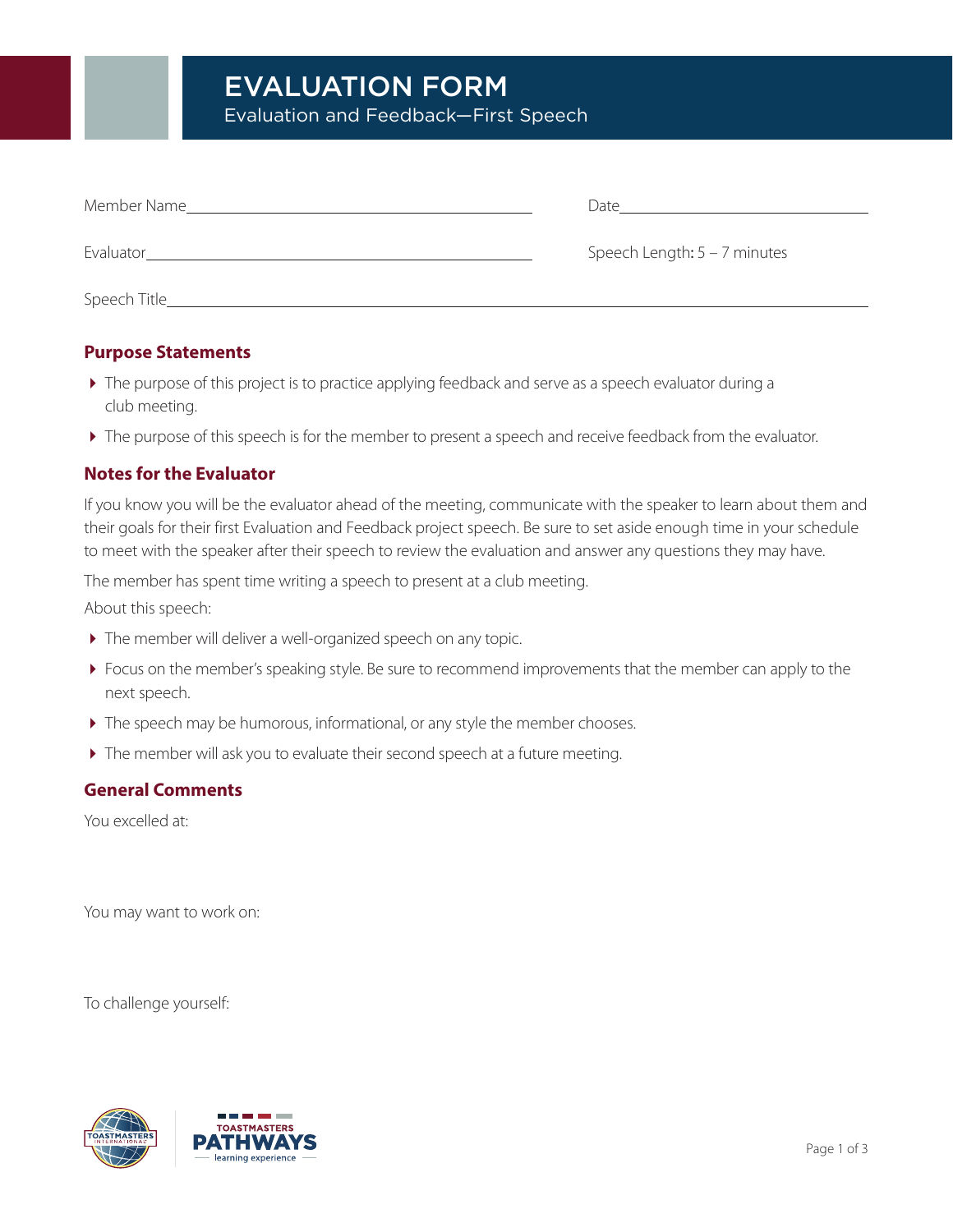For the evaluator: In addition to your verbal evaluation, please complete this form.

| 5<br><b>EXEMPLARY</b> | 4<br><b>EXCELS</b> | <b>ACCOMPLISHED</b>                                                                   | $\overline{\mathbf{2}}$<br><b>EMERGING</b> | <b>DEVELOPING</b> |          |
|-----------------------|--------------------|---------------------------------------------------------------------------------------|--------------------------------------------|-------------------|----------|
|                       |                    |                                                                                       |                                            |                   |          |
|                       |                    | <b>Clarity:</b> Spoken language is clear and is easily understood                     |                                            |                   | Comment: |
| 5                     | 4                  | $\mathbf{3}$                                                                          | $\overline{2}$                             | 1                 |          |
|                       |                    | Vocal Variety: Uses tone, speed, and volume as tools                                  |                                            |                   | Comment: |
|                       |                    |                                                                                       |                                            |                   |          |
| 5                     | 4                  | $\overline{\mathbf{3}}$                                                               | $\overline{\mathbf{2}}$                    | 1                 |          |
|                       |                    | Eye Contact: Effectively uses eye contact to engage audience                          |                                            |                   | Comment: |
| 5                     | 4                  | $\mathbf{3}$                                                                          | $\overline{2}$                             | 1                 |          |
|                       |                    |                                                                                       |                                            |                   |          |
|                       |                    | <b>Gestures:</b> Uses physical gestures effectively                                   |                                            |                   | Comment: |
| 5                     | 4                  | 3                                                                                     | $\overline{\mathbf{2}}$                    | 1                 |          |
|                       |                    |                                                                                       |                                            |                   |          |
|                       |                    | <b>Audience Awareness:</b> Demonstrates awareness of audience<br>engagement and needs |                                            |                   | Comment: |
|                       | 4                  | $\overline{\mathbf{3}}$                                                               |                                            |                   |          |
| 5                     |                    |                                                                                       | $\overline{\mathbf{2}}$                    | 1                 |          |
|                       |                    | <b>Comfort Level:</b> Appears comfortable with the audience                           |                                            |                   | Comment: |
| 5                     | 4                  | $\overline{\mathbf{3}}$                                                               | $\overline{\mathbf{2}}$                    | 1                 |          |
|                       |                    |                                                                                       |                                            |                   |          |
|                       |                    | Interest: Engages audience with interesting, well-constructed content                 |                                            |                   | Comment: |
| 5                     | 4                  | 3                                                                                     | 2                                          | 1                 |          |